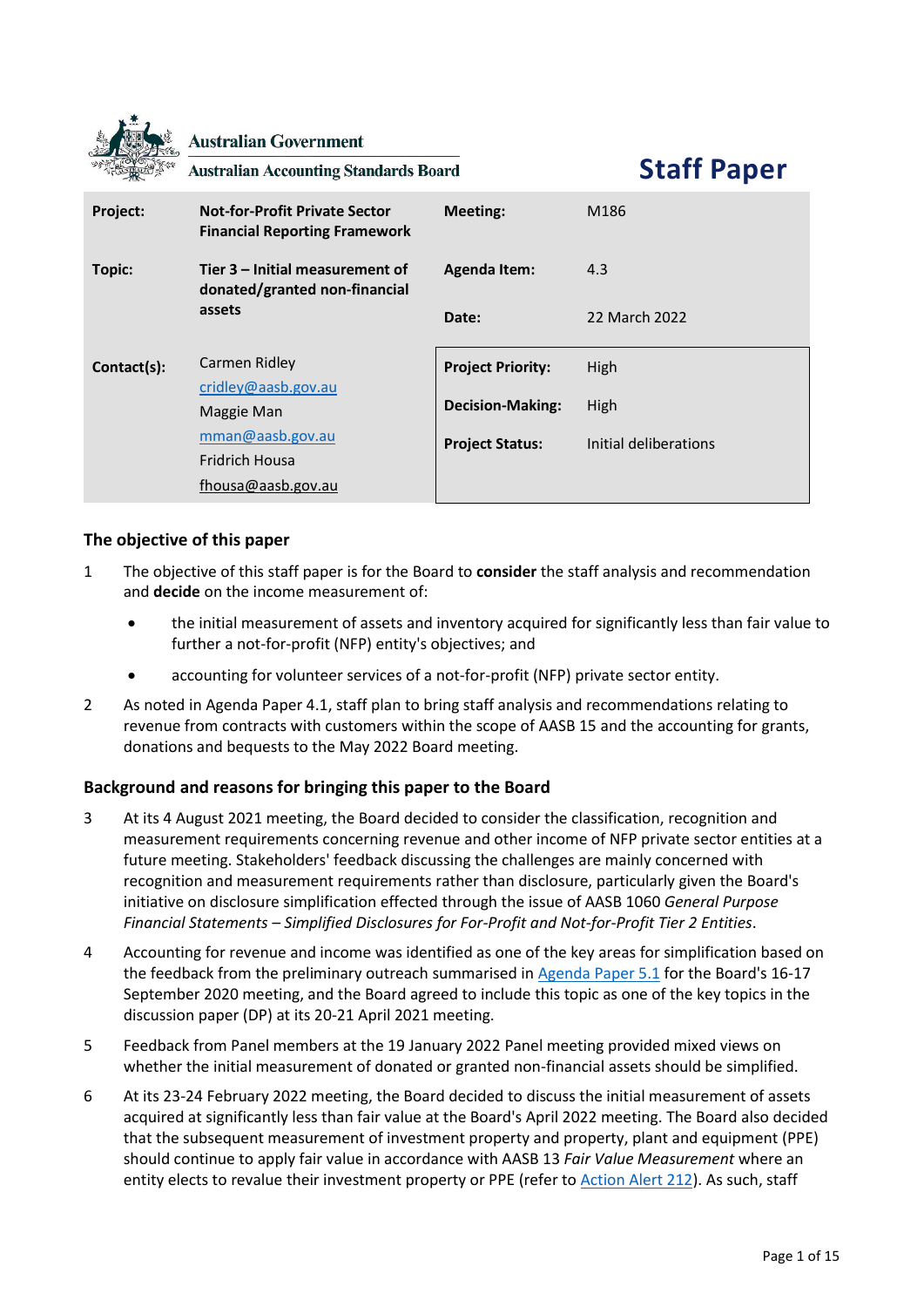consider that this would inform the staff analysis and recommendation for the income measurement of the initial measurement of assets acquired for significantly less than fair value.

7 Staff have not addressed related disclosures of donated/granted non-financial assets and inventory in any detail in this paper. Staff suggest disclosure requirements are contingent on the Board's preliminary views on possible Tier 3 requirements for initial measurement of donated or granted nonfinancial assets and inventory.

### **Structure of this paper**

8 This paper is structured as follows:

#### *Current accounting requirements and whether there is a reason for the Board to address*

- (a) Summary of staff recommendations (paragraph  $9 10$ );
- (b) Current requirements under Australian Accounting Standards (paragraphs  $11 14$  $11 14$ );
- (c) Australian legislative requirements (paragraph [15\)](#page-2-2);
- (d) Summary of approaches taken by selected other jurisdictions (paragraph [16\)](#page-3-0);
- (e) Feedback from Australian stakeholders (paragraphs [17\)](#page-5-0);
- (f) Findings from academic research and other literature (paragraphs  $18 19$  $18 19$ );
- (g) Findings from staff review of a sample of financial statements (paragraphs  $20 21$ );

#### *Considering options for simplifications and staff analysis*

- (h) Options for simplification (paragraphs  $22 27$ );
- (i) Evaluation of options against Tier 3 principles (paragraph [28\)](#page-11-0);
- (j) Staff recommendation (paragraphs [29](#page-11-1) [30\)](#page-12-0); and
- (k) Staff analysis and recommendation initial recognition and measurement of volunteer services (paragraphs [31](#page-13-0) – [34\)](#page-13-1)

### **Summary of staff recommendation**

- <span id="page-1-0"></span>9 Staff recommend that the Tier 3 reporting requirements for initial measurement of assets acquired for significantly less than fair value should require:
	- (a) for non-financial assets with useful lives of 12 months or more and the entity intends to hold the asset for 12 months or more, to be measured at fair value;
	- (b) inventories with useful lives of 12 months or more, to be measured at current replacement cost. An entity may elect to recognise the item based on an assessment of materiality at either the individual item level or at an aggregated portfolio level; and
	- (c) non-financial assets and inventories with useful lives of less than 12 months will not be recognised.
- <span id="page-1-1"></span>10 Staff do not have a preferred view concerning simplification for initial measurement of volunteer services not to require recognition of any volunteer services, rather than providing an accounting policy choice for entities to elect to recognise volunteer services (or a class thereof) at fair value, provided that the fair value of those services can be measured reliably.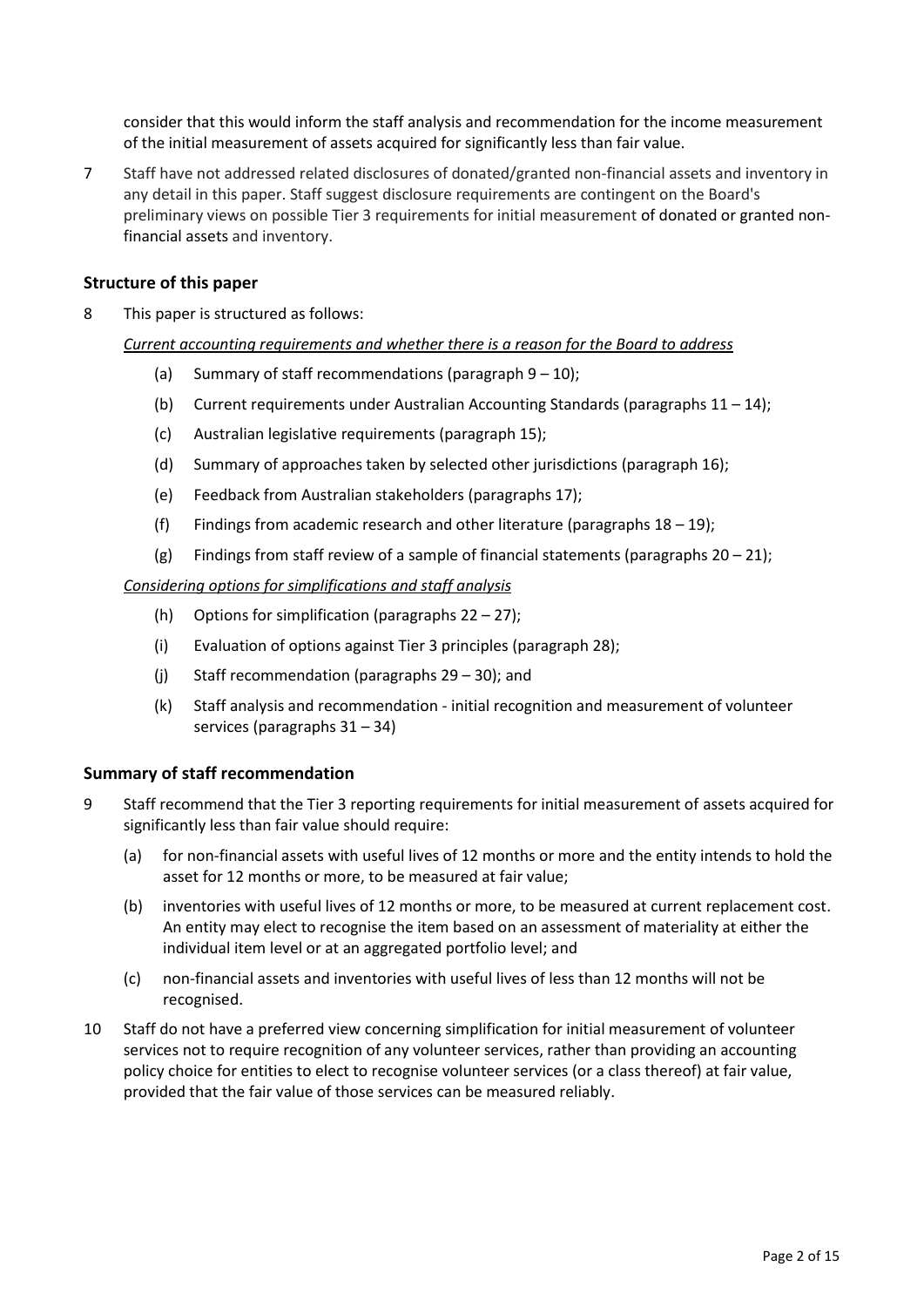# **Current requirements under Australian Accounting Standards**

- <span id="page-2-0"></span>11 NFP private sector reporting entities are required to comply with Australian Accounting Standards such as AASB 1058 *Income of Not-for-Profit Entities* when accounting for the initial measurement of assets acquired for significantly less than fair value (i.e. donated or granted assets, or where assets are sold to NFP entity that is significantly less than fair value) and accounting for volunteer services.
- 12 Given the scope and focus of this paper, a high-level summary of AASB 1058 requirements only has been provided below in paragraph[s 13](#page-2-3) – [14.](#page-2-1)

### *AASB 1058 Income of Not-for-Profit Entities – a high-level summary*

<span id="page-2-3"></span>13 The current requirements under AASB 1058 for initial recognition of an asset or volunteer services is summarised in the table below. An entity is required to apply the requirements of AASB 102 *Inventories* to recognise an asset arising from a transaction from applying AASB 1058.

| PPE, Investment Property,<br>Intangible assets                                                          | Inventory                                                                                                                         | <b>Volunteer services</b>                                                                                                                                                                                                                                                                                                                                                                  |
|---------------------------------------------------------------------------------------------------------|-----------------------------------------------------------------------------------------------------------------------------------|--------------------------------------------------------------------------------------------------------------------------------------------------------------------------------------------------------------------------------------------------------------------------------------------------------------------------------------------------------------------------------------------|
| Recognise at fair value where<br>an asset is acquired for<br>significantly less than fair<br>value. $1$ | Recognise at current<br>replacement cost (rather than<br>fair value).<br>Apply materiality on an<br>aggregate or portfolio basis. | Elect to recognise at fair value<br>(if it can be reliably measured). $2$<br>Otherwise, an entity can<br>choose not to recognise<br>volunteer services.<br>Entities are encouraged but not<br>required to disclose significant<br>reliance on volunteer services.<br>Entities may assess whether<br>the information is material and<br>should be disclosed in the<br>financial statements. |

<span id="page-2-1"></span>14 Where an NFP entity initially recognises donations or grants of non-financial assets, the entity recognises income immediately, except to the extent that the donation or grant is part of the consideration received in return for incurring a performance obligation or other liability (contributions by owners are ignored in this paper, because they would seldom arise for NFP private sector entities, except on establishment, and owners cannot have a financial interest in an NFP entity and do not affect the issues and options considered in this paper).

## **Australian legislative requirements**

<span id="page-2-2"></span>15 As referenced in Agenda Paper [11.2](https://www.aasb.gov.au/media/haih540j/11-2_sp_tier3investpropertyppe_m185_pp.pdf) an[d 11.4](https://www.aasb.gov.au/media/ol4ondoy/11-4-0_sp_tier3revenuegrants_m185_pp.pdf) presented at the 23-24 February 2022 AASB Board meeting, staff's review of the Australian legislation governing NFP entities noted that changes to revenue and other income accounting may impact on the determination of the size thresholds for financial reporting requirements, and may have an impact on whether an entity qualifies for a particular tier.

<sup>1</sup> The Australian Implementation Guidance in AASB 116 *Property, Plant and Equipment* provides guidance in relation to heritage and cultural assets acquired at no cost would only be recognised where those heritage and cultural assets can be reliably measured.

<sup>2</sup> Not-for-profit public sector entities are required to recognise assets or expenses for volunteer services received if the fair value of those services can be measured reliably and the entity would have purchased those services if they had not been donated.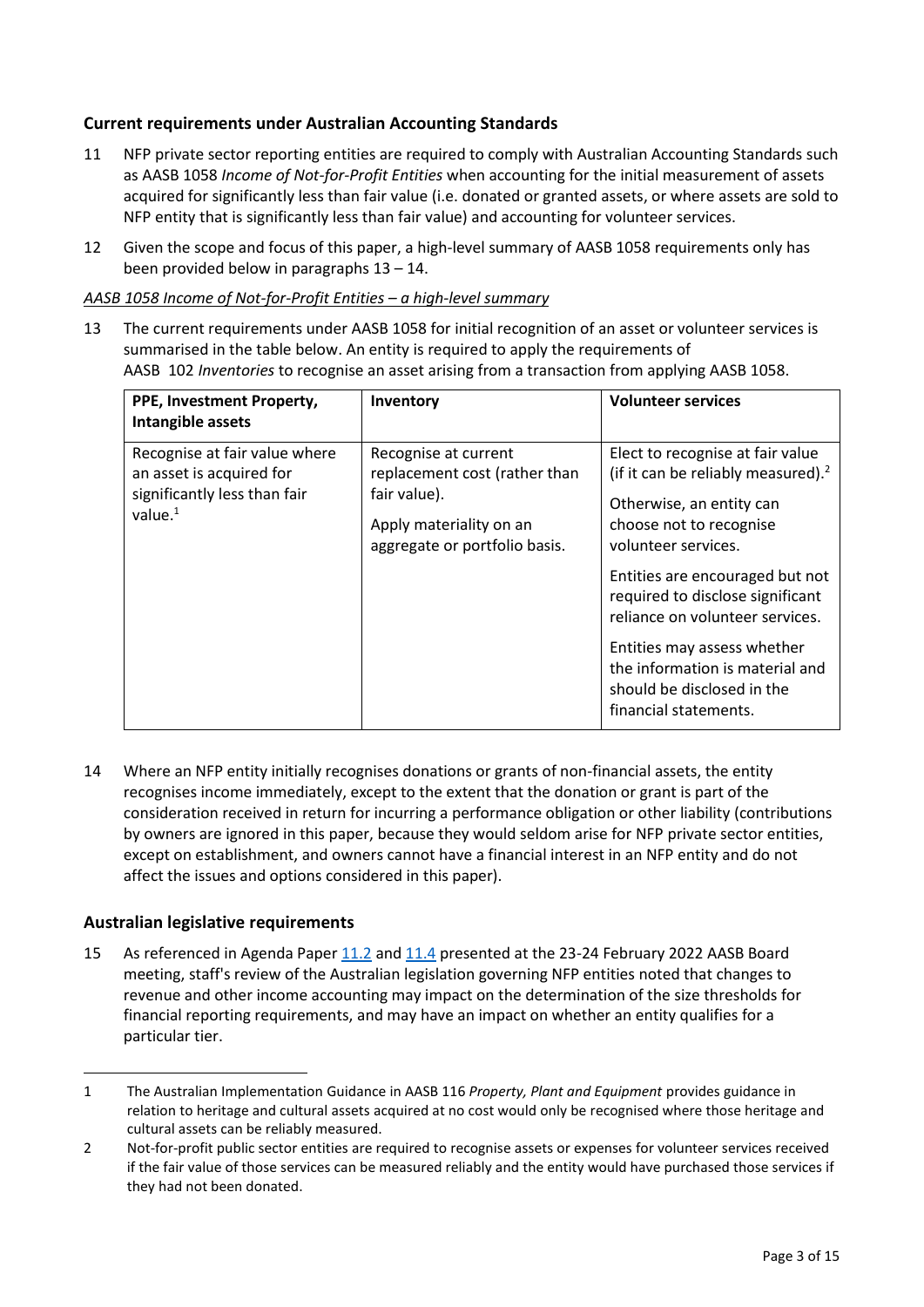# **Summary of approaches taken by selected other jurisdictions**

<span id="page-3-0"></span>16 When considering this topic, staff had regard to the requirements that apply to smaller NFP entities of other jurisdictions.<sup>3</sup> The summary is extracted from Agenda Paper 11.4.1 of the February 2022 Board meeting as follows:

| Income<br>type/Jurisdiction        | Donated goods/ inventory                                                                                                                                                                                                                                                                                                                                                                                                                                                                                                                                                                                                                                                                                          | <b>Volunteer services</b>                                                                                                                                                                                                                |
|------------------------------------|-------------------------------------------------------------------------------------------------------------------------------------------------------------------------------------------------------------------------------------------------------------------------------------------------------------------------------------------------------------------------------------------------------------------------------------------------------------------------------------------------------------------------------------------------------------------------------------------------------------------------------------------------------------------------------------------------------------------|------------------------------------------------------------------------------------------------------------------------------------------------------------------------------------------------------------------------------------------|
| <b>NZ PBE Tier 3</b>               | Significant donated assets with useful lives of 12 months or<br>more are measured at readily obtainable current values,<br>such as rateable or government valuations. <sup>4</sup>                                                                                                                                                                                                                                                                                                                                                                                                                                                                                                                                | Donated volunteer services are not<br>recognised                                                                                                                                                                                         |
|                                    | Significant donated assets that are difficult to value (e.g.<br>intangible assets, highly specialised assets and heritage<br>assets) and other assets with useful life less than 12<br>months are not recognised.                                                                                                                                                                                                                                                                                                                                                                                                                                                                                                 |                                                                                                                                                                                                                                          |
|                                    | Only significant donated inventory with useful lives of 12<br>months or more are recognised. If inventory is not<br>recorded as an asset, there is no expense to record on sale<br>or distribution.                                                                                                                                                                                                                                                                                                                                                                                                                                                                                                               |                                                                                                                                                                                                                                          |
| <b>UK Charities</b><br><b>SORP</b> | Donated vehicles, plant, furniture and inventory to be<br>measured at fair value when their fair value amount<br>exceeds the threshold for capitalisation set by the charity's<br>accounting policy. <sup>5</sup><br>If there is no evidence of fair value for an equivalent item,<br>the value may be derived from the cost of the item to the<br>donor or, for goods expected to be sold, the estimated<br>resale value (based on historical data) after deducting the<br>cost to sell goods. If it is impractical to estimate the resale<br>value (e.g. due to the volume of low-value items received<br>or the absence of detailed stock control systems or<br>records), income will be recognised when sold. | Donated volunteer services and<br>facilities measured at the value of<br>the gift that the charity would pay<br>in the open market for an<br>alternative item providing<br>equivalent benefit to the charity,<br>rather than fair value. |

<sup>3</sup> Staff considered the components of financial statements from the following selected jurisdictions: International United Kingdom – IFRS for SMEs, United Kingdom – FRS 102 *The Financial Reporting Standards applicable in the UK and Republic of Ireland* (FRS 102) – Section 1A small entities regime and Charities SORP (102) *Accounting and Reporting by Charities: Statement of Recommended Practice* (Charities SORP), New Zealand – *Public Benefit Entity Simple Format Reporting – Accrual (Not-for-profit)* (NZ Tier 3), Canada – Part III of the Handbook Accounting Standards for Not-for-profit Organisations (Canada ASNFPO), Singapore – *Charities Accounting Standard, Hong Kong – Small and Medium-sized Entity Financial Reporting Standard* (HK SMEFRF & SME-FRS), and United States of America – Not-for-profit Entities (Topic 958) (US ASC NFP 958). Further information is provided in the supporting documents folder in Agenda paper 11.4.1.

<sup>4</sup> The NZASB Board is proposing in their upcoming Exposure Draft of the NZ Tier 3 Standards to strengthen the requirements for donated assets to explicitly state that donated assets shall not be recorded unless they are significant. For subsequent measurement of PPE, entities which elect to revalue PPE should be required to either have a valuation by a suitably qualified independent valuer or measured based on council rateable valuations.

<sup>5</sup> Charities SORP does not provide further guidance for what the threshold for capitalisation should be.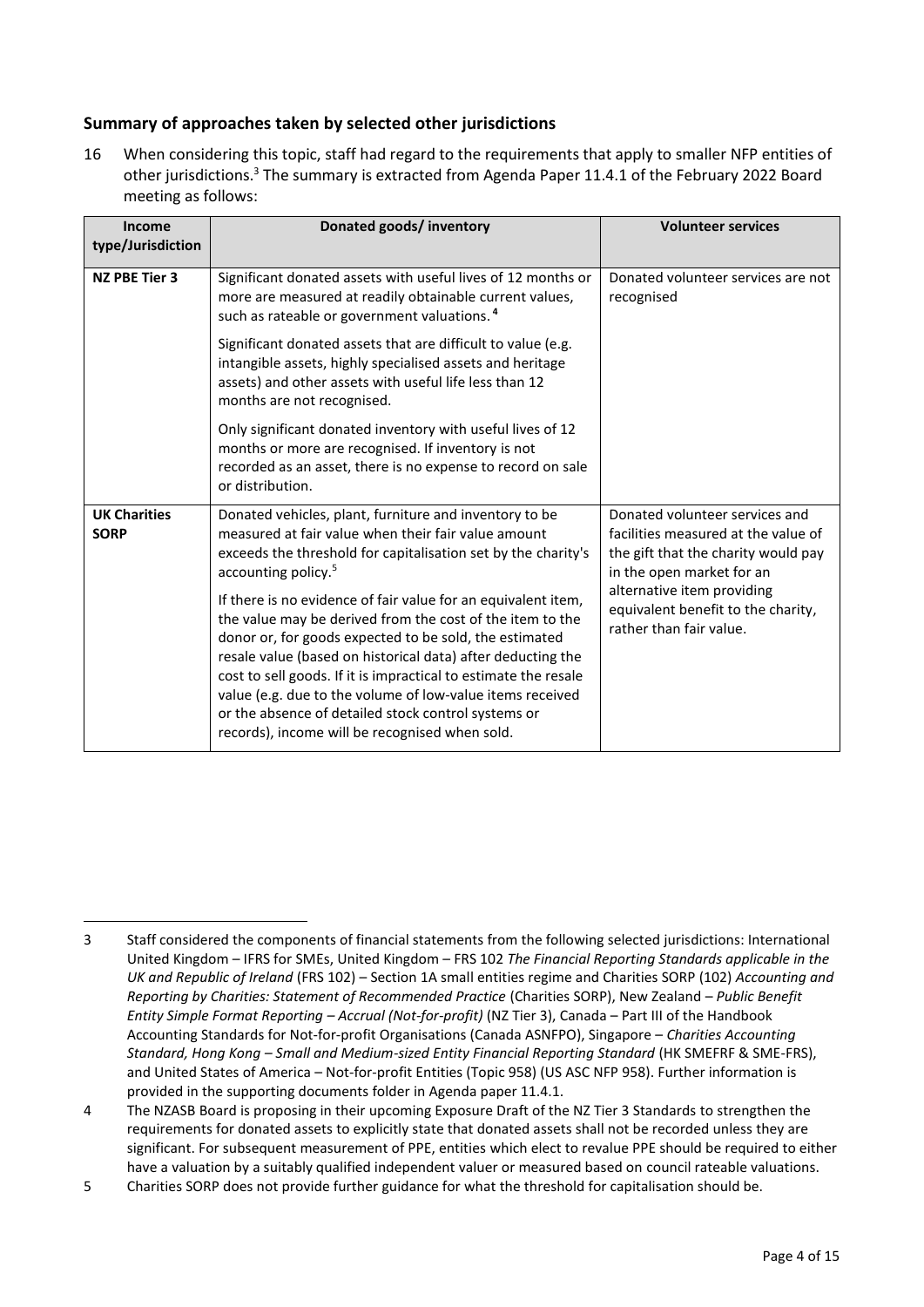| Income<br>type/Jurisdiction         | Donated goods/ inventory                                                                                                                                                                                                                                                                                                                                                                                                                                                                                                                                                                                                                                                              | <b>Volunteer services</b>                                                                                                                                                                                                                                                                                                                                                                                                                                                                                                                               |  |
|-------------------------------------|---------------------------------------------------------------------------------------------------------------------------------------------------------------------------------------------------------------------------------------------------------------------------------------------------------------------------------------------------------------------------------------------------------------------------------------------------------------------------------------------------------------------------------------------------------------------------------------------------------------------------------------------------------------------------------------|---------------------------------------------------------------------------------------------------------------------------------------------------------------------------------------------------------------------------------------------------------------------------------------------------------------------------------------------------------------------------------------------------------------------------------------------------------------------------------------------------------------------------------------------------------|--|
| Singapore                           | Donated tangible fixed assets measured at a sufficiently<br>reliable estimate of the amount that the charity estimates<br>it would pay in the open market for an equivalent item. If<br>the amount cannot be measured reliably, disclosure of that<br>fact is required in financial statements. Where it is not<br>practical to estimate the value, donations (e.g. inventory)<br>would be recognised and measured in the financial period<br>at the amount which the donation in kind is sold.                                                                                                                                                                                       | Not explicitly stated, but donations<br>in kind are estimated at the<br>amount a charity would have to<br>pay in the open market for an<br>equivalent item.                                                                                                                                                                                                                                                                                                                                                                                             |  |
| Canada                              | A contributed or purchased tangible capital asset at<br>significantly below fair value is measured at cost, which is<br>deemed fair value plus all costs directly attributable to the<br>acquisition of the tangible capital asset. Where fair value<br>cannot be reasonably determined, it is recorded at<br>nominal value.                                                                                                                                                                                                                                                                                                                                                          | An organisation can choose to<br>recognise contributed materials<br>and services normally purchased<br>only when fair value can be<br>reasonably estimated. Fair value is<br>determined in relation to the<br>purchase of similar materials and<br>services.                                                                                                                                                                                                                                                                                            |  |
| US ASC NFP 958                      | Contributions of non-cash assets received with future<br>economic benefit or service potential are measured at fair<br>value plus cost incurred by the entity to place those assets<br>in use.<br>However, where there is significant uncertainty on the<br>value of a donated asset (e.g. gift of clothing or furniture<br>that have no value to the entity), these are not recognised.<br>For example, this could include an item that has highly<br>restricted alternative use or contributions of flora, fauna or<br>photographs of historical nature<br>NFP entities can choose to recognise (capitalise) works of<br>art or historical treasures that are part of a collection. | Contribution of services is<br>recognised if services received<br>create or enhance non-financial<br>assets or are specialised skills<br>provided by individuals (e.g.<br>accountants or architects) that<br>would typically need to be<br>purchased if not provided or<br>donated. Contributed services are<br>measured at fair value, which is<br>the amount the NFP entity would<br>have been charged for the<br>individual's services in similar<br>circumstances, even if the NFP<br>entity would not otherwise be able<br>to afford the services. |  |
| IFRS for SME /<br><b>UK FRS 102</b> | Require grants to be measured at the fair value of the<br>asset received or receivable.                                                                                                                                                                                                                                                                                                                                                                                                                                                                                                                                                                                               | Not explicitly specified                                                                                                                                                                                                                                                                                                                                                                                                                                                                                                                                |  |
| HK SME-FRF and<br><b>SME-FRS</b>    | Government grants related to assets should be presented<br>in the statement of financial position either by setting up<br>the grant as deferred income or by deducting the grant in<br>arriving at the carrying amount of the asset<br>Most non-financial assets are initially recognised at<br>historical cost (e.g. PPE, inventories) unless the Standard<br>permits or requires measurement at fair value (e.g.<br>investment property, agricultural assets).                                                                                                                                                                                                                      | Not explicitly specified.                                                                                                                                                                                                                                                                                                                                                                                                                                                                                                                               |  |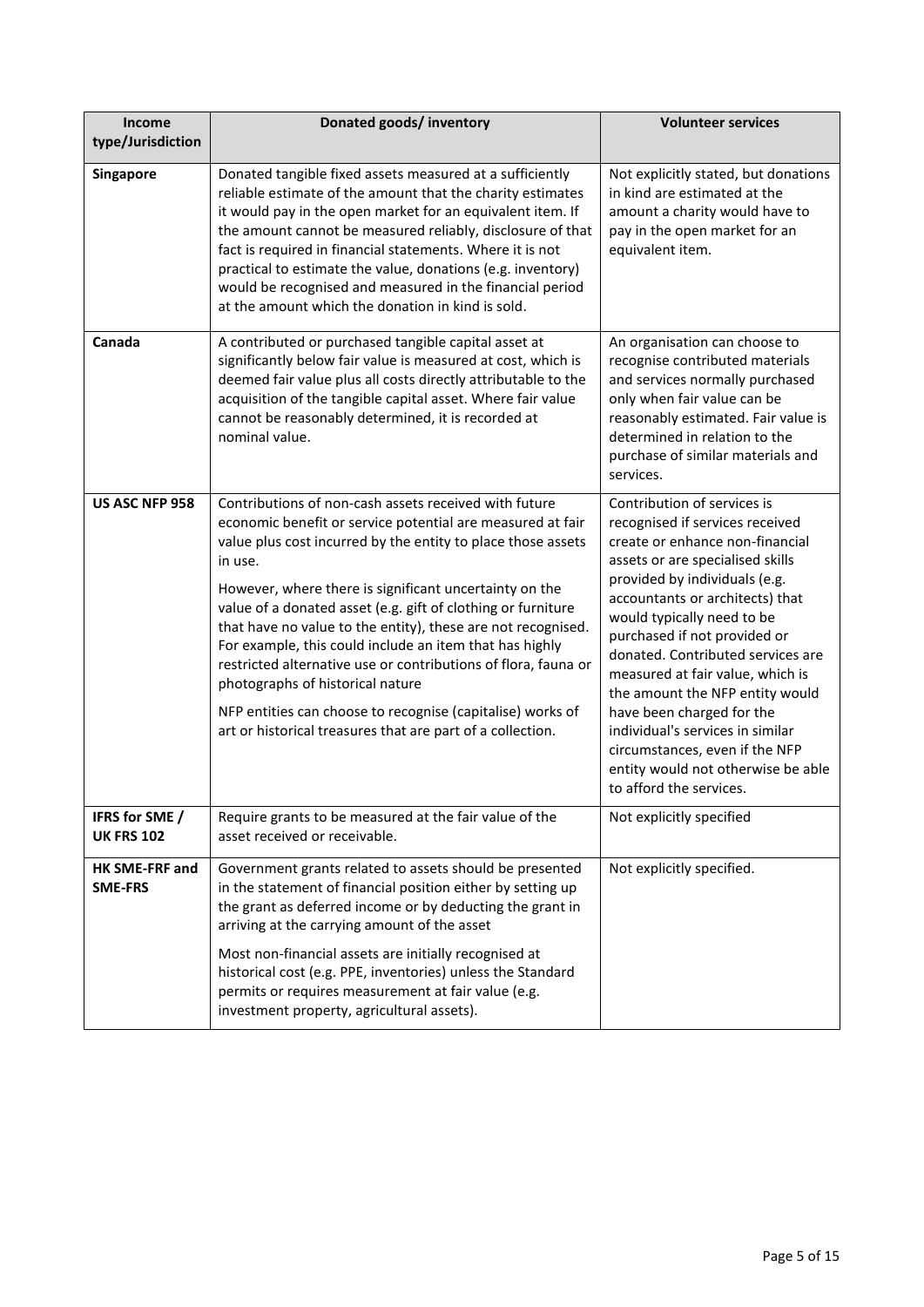# **Feedback from Australian stakeholders**

- <span id="page-5-0"></span>17 AASB NFP Project Advisory Panel meetings were held on 19 January 2022<sup>6</sup> and 8 March 2022. Panel members provided the following initial feedback concerning possible Tier 3 accounting simplifications for revenue and income recognition:
	- (a) Some Panel members raised concerns regarding the requirement to measure the cost of donated or granted non-financial assets at fair value. A Panel member mentioned that NFP entities generally adopt the cost approach (i.e. current replacement cost). Similarly, another Panel member confirmed that non-financial assets held by NFP entities are carried at cost at the March 2022 meeting. Some Panel members have indicated that determining the fair value of specialised assets (including buildings or other assets with heritage features) and buildings in an outer suburb or remote location would give rise to undue cost. One Panel member commented that the high cost of obtaining valuations of fair value might deter some Tier 3 NFP entities from accepting the donation or grant because that cost can exceed the value of the donation or grant. Some Panel members suggested providing the same accounting policy choice for donated or granted assets (such as PPE) as applying to volunteer services. However, some Panel members also considered that all donated or granted non-financial assets should continue to be measured at fair value to ensure those assets are captured on the balance sheet.
	- (b) Some Panel members supported mandatory measurement of a donated or granted nonfinancial asset at fair value on initial recognition only if the asset's fair value can be measured using inputs at Level 1 of the fair value hierarchy. This view is held on the basis that the cost of obtaining a reliable measure of the asset's fair value should be minimal.
	- (c) Some Panel members mentioned in particular the difficulties that would arise in measuring the fair value of an NFP entity lessee's right of use assets arising under a concessionary lease (while acknowledging the Board is currently proposing its intention to retain the accounting policy to initially measure right-of-use assets arising under concessionary leases at cost on an ongoing basis, to provide certainty to NFP private sector lessees).

## <span id="page-5-4"></span>**Findings from academic research and other literature**

- <span id="page-5-1"></span>18 As noted in Agenda Paper 11.2 presented at the 23-24 February 2022 AASB Board meeting, academic research indicates some concerns from preparers and auditors regarding the complexity and cost associated with the valuation of donated assets. In particular, this concern was highlighted for the valuation of 'specific purpose assets' such as churches or nature reserves.
- <span id="page-5-2"></span>19 The IFR4NPO Consultation Paper<sup>7</sup> identified that users, such as donors and other funders, may be interested in understanding the financial position and how effective the assets they have contributed towards have been used. However, the paper also identified challenges with the measurement of nonfinancial assets within the NFP private sector, specifically the diverse assets used and restrictions in the use of assets and challenges for NFP entities to measure and record the value of donated assets reliably.

## **Findings from staff review of a sample of financial statements**

<span id="page-5-3"></span>20 Staff reviewed a random non-representative sample (20) of the 2020 financial statements of charities with reported revenue between \$500,000 and \$3 million to gain an understanding of the types of non-

<sup>6</sup> Refer Agenda paper 11.6 *Not-for-Profit Project Advisory Panel minutes from 19 January 2022 meeting* from the 23-24 February 2022 AASB meeting.

<sup>7</sup> In January 2021, The Chartered Institute of Public Finance and Accountancy (CIPFA) issued the [IFR4NPO](https://www.ifr4npo.org/access-consultation-paper/)  [Consultation Paper.](https://www.ifr4npo.org/access-consultation-paper/)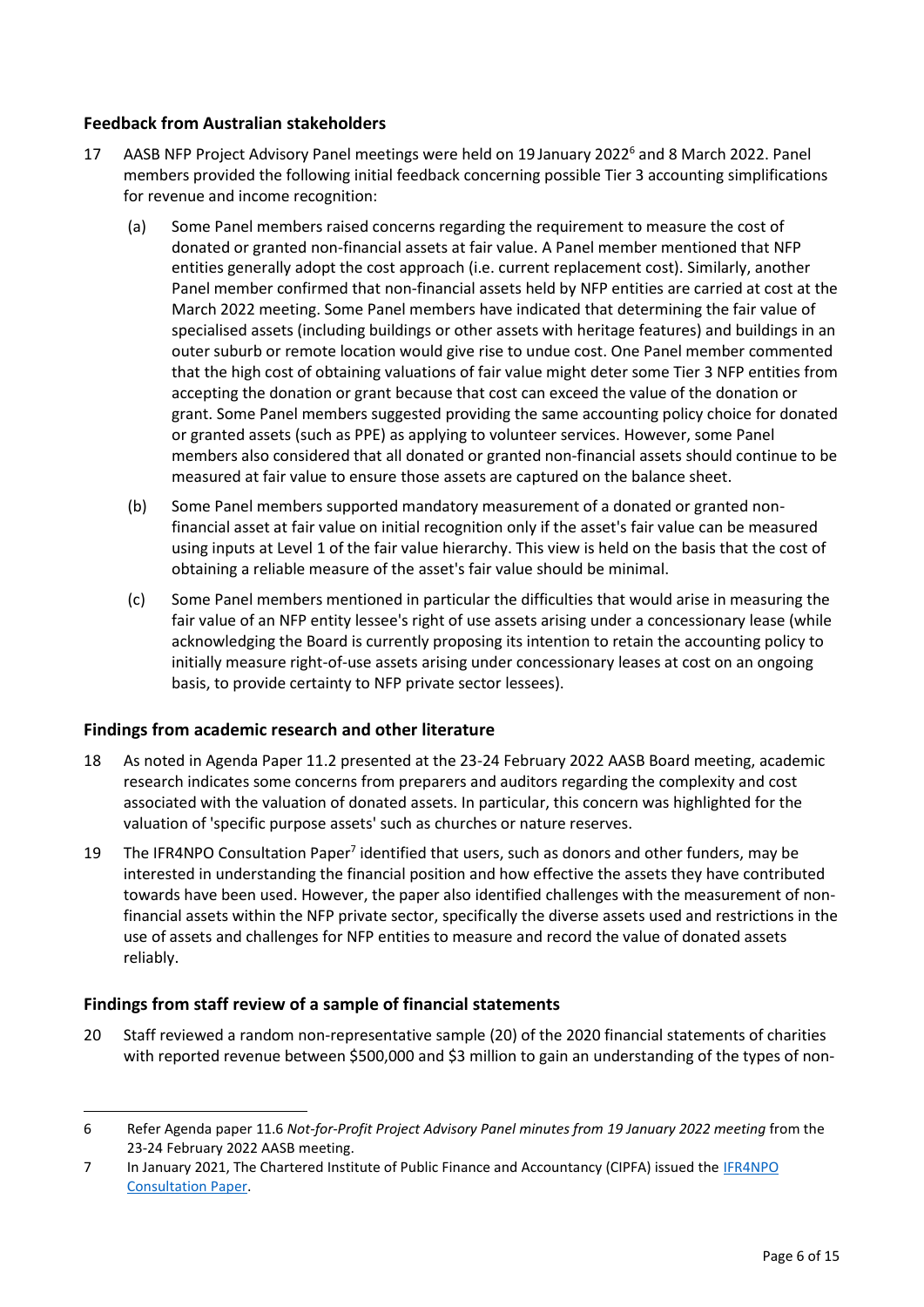financial assets and whether those assets were donated/granted. The financial statements reviewed included both general purpose financial statements and special purpose financial statements.

- <span id="page-6-0"></span>21 From the financial statements reviewed:
	- (a) 18 of the 20 entities disclosed non-financial assets. The most common non-financial assets disclosed were:
		- 16 entities disclosed PPE, including five entities disclosing an accounting policy for donated assets measured at fair value on initial recognition;
		- three entities disclosed inventory, including one entity disclosing an accounting policy for donated items and inventory held for distribution, measured at current replacement cost for items that are new or where the retail price is objectively determinable;
		- five entities disclosed right of use assets; and
		- four entities disclosed other intangible assets;
	- (b) no entities recognised volunteer services; and
	- (c) the majority of PPE consists of motor vehicles, office furniture, land and buildings.

From staff's review, for entities that received donated/granted non-financial assets, those assets are initially measured in accordance with requirements within AASB 1058 and AASB 102.

### **Options for simplification**

- <span id="page-6-1"></span>22 With reference to the flowchart in Appendix A of Agenda Paper 4.1 for this meeting on approaches to simplification, staff have identified three options for Tier 3 reporting requirements on the accounting for initial measurement of assets acquired for significantly less than fair value (paragraph [24\)](#page-6-2) and volunteer services (paragraph [31\)](#page-13-0). The staff analysis considers current practice in Australia and international jurisdictions, feedback received from stakeholders, and the findings summarised in paragraphs [11](#page-2-0) to [21](#page-6-0) above. In the main, the options simplify the initial measurement of non-financial assets and inventory that are acquired at significantly below fair value rather than financial assets. Staff will address the initial measurement of financial assets at a future meeting.
- 23 Staff have summarised the options below and note that the language used in this paper is based on underlying sources and would be articulated using simpler and more plain English terms for the Tier 3 requirements.

### *The initial measurement of assets acquired for significantly less than fair value*

- <span id="page-6-2"></span>24 Staff have analysed the following possible Tier 3 reporting requirements to measure assets and inventory acquired for significantly less than fair value on initial recognition in **[Table 1](#page-9-0)** below. Staff have analysed initial measurement of inventory together with non-financial assets as staff did not receive feedback from stakeholders regarding initial measurement of donated inventory as an area of focus during preliminary outreach. Options A and B require the fair value to be applied in accordance with AASB 13, while Option C proposes an alternative measurement basis to fair value:
	- (a) **Option A**: Apply unchanged the requirements of the Australian Tier 2 requirements to measure those non-financial assets at fair value. Donated inventory to be measured at current replacement cost with the practical expedient for initial measurement of donated inventory;
	- (b) **Option B**: Require non-financial assets with useful lives of 12 months or more and where the entity intends to hold the non-financial asset beyond 12 months to be measured at fair value. Donated inventories with useful lives of 12 months or more to be measured at current replacement cost with the practical expedient for initial measurement of donated inventory; and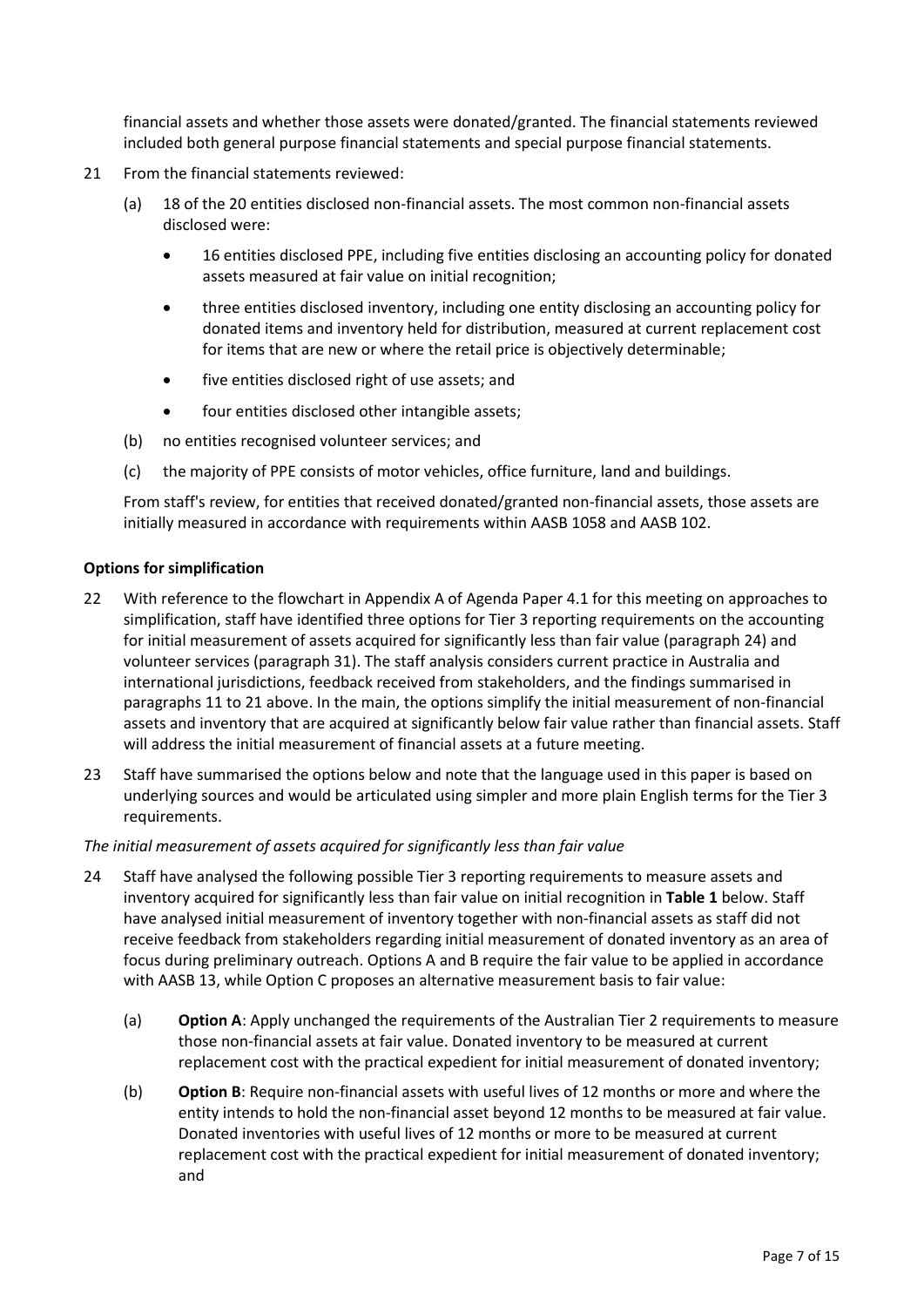(c) **Option C**: Require non-financial assets and inventory to be measured either at cost or fair value (current replacement cost for inventory).

### *Other possible options for simplification*

- 25 Staff observe that there are other possible simplification alternatives based on the policies adopted by UK Charities SORP and Canada ASNFPO that the Board could consider, including providing an exemption from fair value measurement 'where it is impractical to measure fair value reliably' or an option to value goods expected to be sold at their estimated resale value. Considering the incremental value of other possible approaches for the staff analysis and recommendations, staff have not further analysed other possible alternatives for the following reasons:
	- (a) the exemption from fair value measurement 'where it is impractical to measure fair value reliably' would appear to be compassed by the more specific exemptions in Option B (i.e. no requirement to fair value where the non-financial asset has a useful life of 12 months or less or the entity intends to sell the assets within 12 months);
	- (b) the policy adopted by both UK Charities SORP and Canada ASNFPO (i.e. where there is no direct evidence of fair value for an equivalent item, the cost of the item to the donor may be used) might require information that is difficult and costly to obtain, and therefore might not achieve an appropriate balance of costs and benefits; and
	- (c) the Board decided to continue to require entities to apply fair value in accordance with AASB 13 rather than to allow entities to use other measurement bases due to possible assurance implications, as discussed at the February 2022 Board meeting (refer to [Action Alert](https://aasb.gov.au/media/yujjwb30/212-actionalert.pdf)  [212\)](https://aasb.gov.au/media/yujjwb30/212-actionalert.pdf).
- 26 Staff have also considered other preliminary options proposed to Panel members at the January 2022 NFP PAP meeting to only require non-financial assets to be measured at fair value (1) where Level 1 inputs are available, and (2) allowing entities to estimate the current value of a non-financial asset using readily available market selling price of a similar asset. Staff have not considered these options further for the following reasons:
	- (a) while some Panel members supported requiring non-financial assets to be measured at fair value where level 1 inputs are available (see paragraph [17\(b\)\)](#page-5-4), staff considered that it is highly unlikely any non-financial assets would have Level 1 inputs available for measuring the asset's fair value. As such, while this may appear to be a plausible option for financial assets (i.e. listed investments), allowing the option to carry over to non-financial assets may result in the loss of useful information in Tier 3 general purpose financial statements where these assets are never recognised; and
	- (b) the Board rejected the option to allow entities to estimate the current value of non-financial assets using readily available market selling price of a similar asset at it[s 23-24 February 2022](https://aasb.gov.au/media/yujjwb30/212-actionalert.pdf)  [Board meeting](https://aasb.gov.au/media/yujjwb30/212-actionalert.pdf) for subsequent measurement of investment property and PPE where an entity elects to revalue their assets, due to possible assurance implications.
- <span id="page-7-0"></span>27 Staff also observed another alternative approach is to stipulate an 'undue cost or effort' exemption based on the policy adopted by *IFRS for SMEs* for subsequent measurement of investment property as a 'practical out' from measuring donated/granted non-financial assets where there is undue cost or effort. However, staff did not further analyse this exemption for the following reasons:
	- (a) preparers may inconsistently assess the notion of undue cost or effort to 'get out' from applying the measurement basis for measuring donated/granted non-financial assets as discussed in staff analysis on subsequent measurement of investment property presented at the February 2022 Board meeting;
	- (b) 'undue cost or effort' will need to be defined, and guidance to be developed to specify the circumstance in which the measurement basis must be applied. This may also not simplify the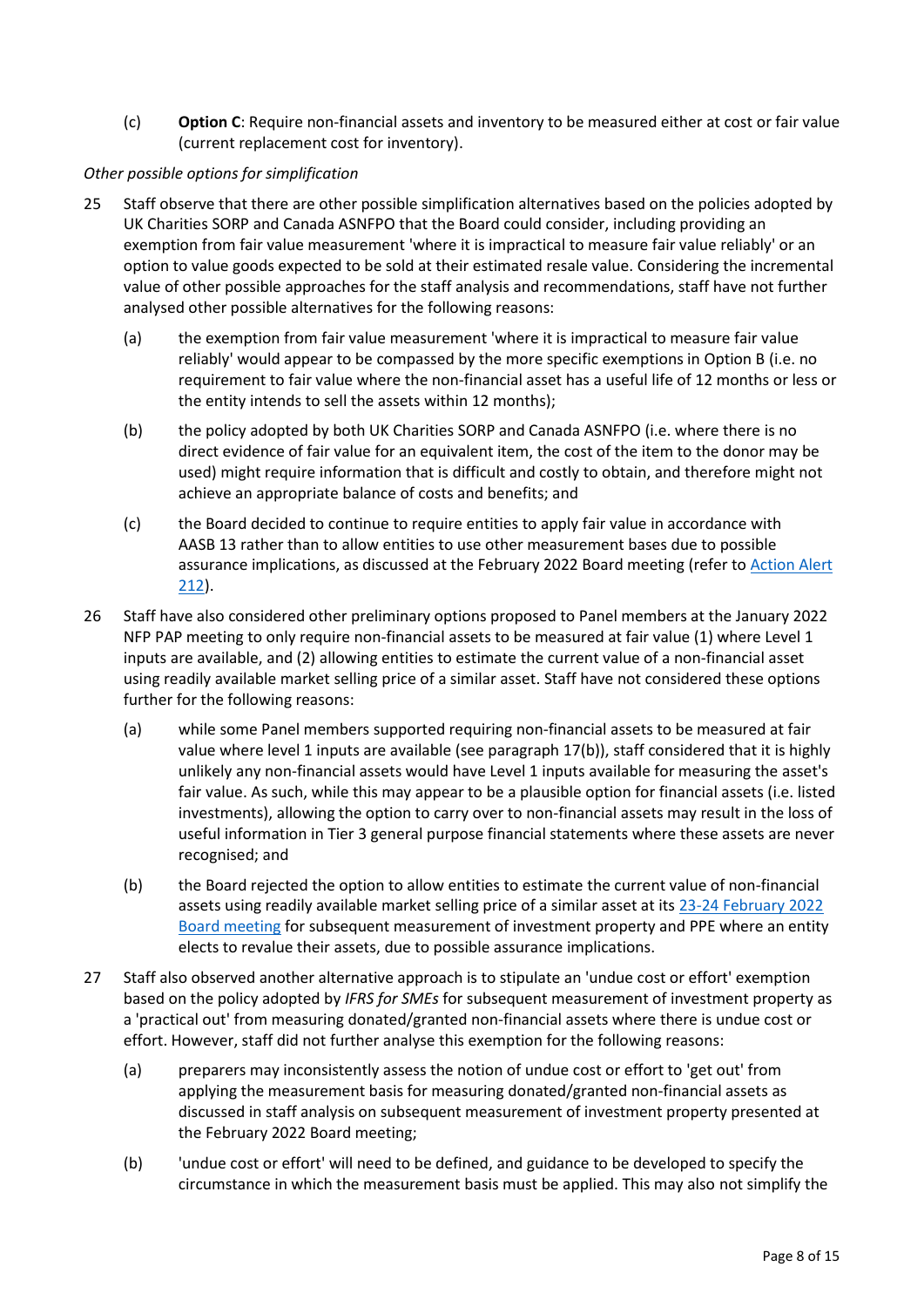measurement criteria as an assessment based on management's assessment of undue cost or effort is too subjective to be applied consistently by different entities and may increase the complexity to applying the accounting requirements; and

(c) the Board previously rejected this notion when deciding the options for the treatment of changes in accounting policies at its August 2020 Board meeting.<sup>8</sup>

<sup>8</sup> Refer to [minutes](https://aasb.gov.au/media/fsblvmin/aasbapprovedminutesm182_4aug21.pdf) of the 182nd meeting of the AASB Board meeting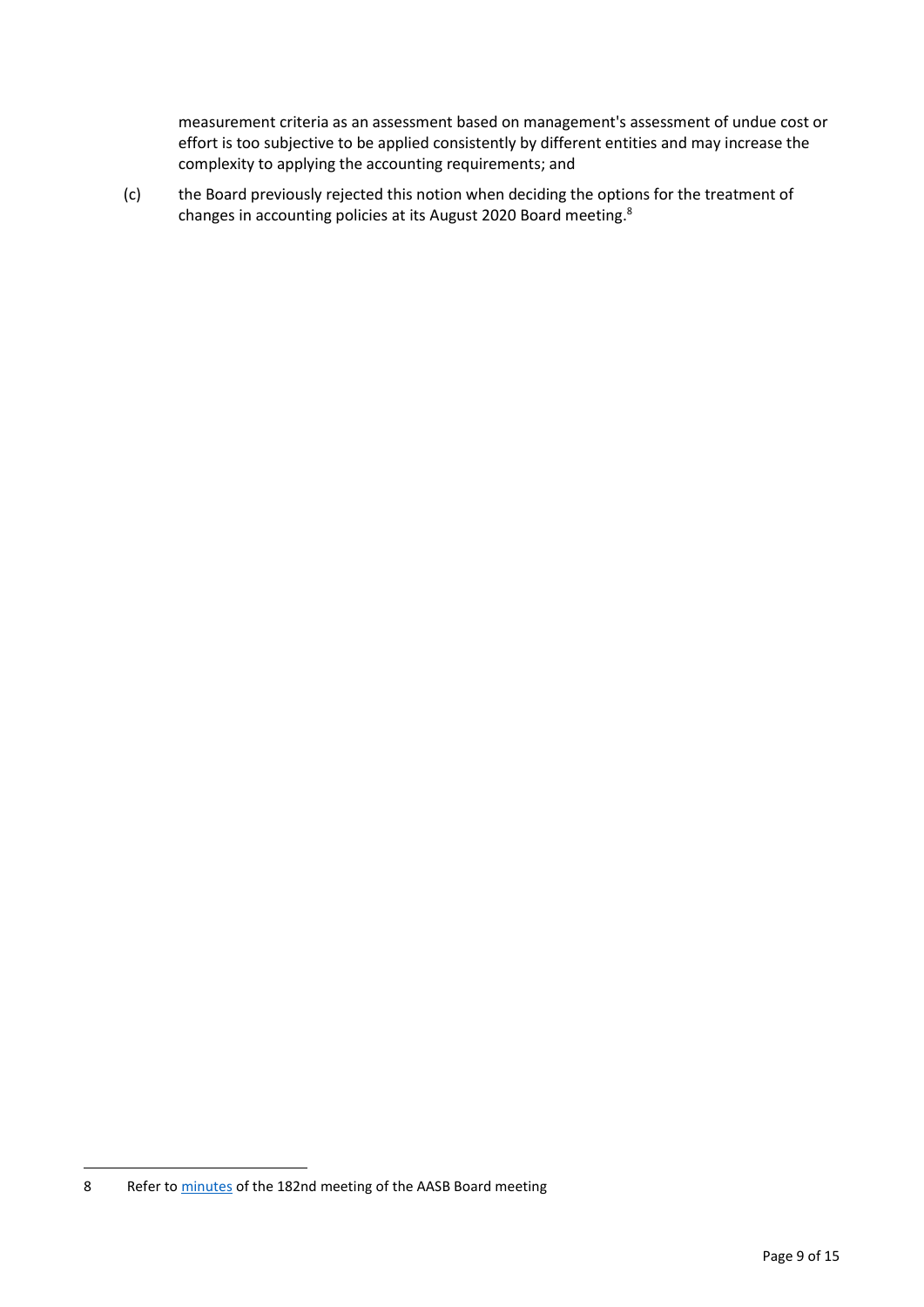<span id="page-9-0"></span>

| <b>Possible options</b>                                                                                                                                                                                                                                                                                                                                                                                                                                                | <b>Jurisdictions adopting</b><br>similar approaches<br>(and pronouncements)                                                                                                                                                                                                                        | Support for the approach                                                                                                                                                                                                                                                                                                                                                                                                                                                                                                                                                                                                                                                                                                                                                                                                                                                                                                                                                           | Arguments against the approach                                                                                                                                                                                                                                                                                                                                                                                                                                                                                                                                                                                                                       |
|------------------------------------------------------------------------------------------------------------------------------------------------------------------------------------------------------------------------------------------------------------------------------------------------------------------------------------------------------------------------------------------------------------------------------------------------------------------------|----------------------------------------------------------------------------------------------------------------------------------------------------------------------------------------------------------------------------------------------------------------------------------------------------|------------------------------------------------------------------------------------------------------------------------------------------------------------------------------------------------------------------------------------------------------------------------------------------------------------------------------------------------------------------------------------------------------------------------------------------------------------------------------------------------------------------------------------------------------------------------------------------------------------------------------------------------------------------------------------------------------------------------------------------------------------------------------------------------------------------------------------------------------------------------------------------------------------------------------------------------------------------------------------|------------------------------------------------------------------------------------------------------------------------------------------------------------------------------------------------------------------------------------------------------------------------------------------------------------------------------------------------------------------------------------------------------------------------------------------------------------------------------------------------------------------------------------------------------------------------------------------------------------------------------------------------------|
| <b>Option A:</b><br><b>Australian Tier 2</b><br>requirements to measure<br>donated/granted non-<br>financial assets at fair value.<br>Donated inventory measured<br>at current replacement cost,<br>including practical expedient<br>to allow entities to elect to<br>recognise each item of<br>donated inventory on an<br>assessment of materiality<br>either individually or at an<br>aggregate or portfolio level,<br>hereon referred to as<br>practical expedient. | • Current Tier 2<br>requirements<br>• IFRS for SMEs<br>• UK FRS 102<br>• US NFP 958 (except<br>where there is high<br>uncertainty about<br>the value of those<br>assets that are of<br>historical in nature)                                                                                       | The non-financial assets held by Tier 3-sized entities<br>$\bullet$<br>are likely to be PPE, such as motor vehicles, office<br>equipment or land/buildings. As such, fair value should<br>not be difficult to obtain.<br>Remains transaction neutral and allows easier<br>$\bullet$<br>transition for preparers and auditors to move between<br>other tiers of reporting.<br>Enables useful information to be provided to users of<br>$\bullet$<br>Tier 3 general purpose financial statements as all assets<br>must be fair valued, which provides beneficial<br>information for assessing the NFP entity's invested<br>capacity to deliver services, the value of financial<br>support provided to such an entity and the number of<br>resources consumed in rendering services to<br>beneficiaries.<br>Consistent with the Board's decision for subsequent<br>$\bullet$<br>measurement of investment property and PPE where<br>applying the fair value model remains unchanged. | There is no exception to measuring fair value, which can be costly<br>and excessively onerous, especially for smaller NFP entities who<br>will likely engage a valuer to fair value assets such as donated<br>land and/or buildings.                                                                                                                                                                                                                                                                                                                                                                                                                 |
| <b>Option B:</b><br>Requiring donated/granted<br>non-financial assets and<br>donated inventories with<br>useful lives of 12 months or<br>more and where the entity<br>intends to hold those assets<br>for more than 12 months to<br>be measured at fair value<br>(current replacement cost for<br>inventories with practical<br>expedient in Option A).                                                                                                                | • No jurisdiction<br>identified. However,<br>this option is similar<br>to NZ Tier 3 which<br>requires initial<br>measurement for<br>significant donated<br>assets with useful<br>lives of 12 months or<br>more to be<br>measured at readily<br>obtainable current<br>values such as<br>rateable or | Provides simplification of measurement criteria by only<br>requiring measurement of donated non-financial assets<br>whose useful lives of 12 months or more as these<br>assets are likely more significant to the entity. This is<br>likely only to capture those assets such as<br>land/buildings or motor vehicles that will likely be held<br>for longer-term by the entity. It will simplify donated<br>inventory as the useful life will not likely be beyond 12<br>months, as such entities will not be required to<br>recognise and measure donated inventory.<br>Remains largely transaction neutral for<br>donated/granted non-financial assets with useful lives<br>of 12 months or more and allow an easier transition for<br>preparers and auditors to move between other tiers of<br>reporting.                                                                                                                                                                       | May add another level of complexity, especially for smaller<br>entities, to assess whether an asset has useful life of 12 months<br>or more.<br>Inconsistency with other Tier 1 or Tier 2 NFP entities that are<br>required to initially measure all donated/granted non-financial<br>assets at fair value.<br>NFP entities may not receive many donated/granted non-financial<br>assets with useful lives of 12 months or more. Hence, incremental<br>cost savings may be minimal.<br>Donated inventories such as donated clothing/food are not likely<br>to be recognised as it is rare that their useful lives would exceed<br>12 months or more. |

# **Table 1 Summary of possible options and analysis for Tier 3 – initial measurement of assets acquired at significantly below fair value**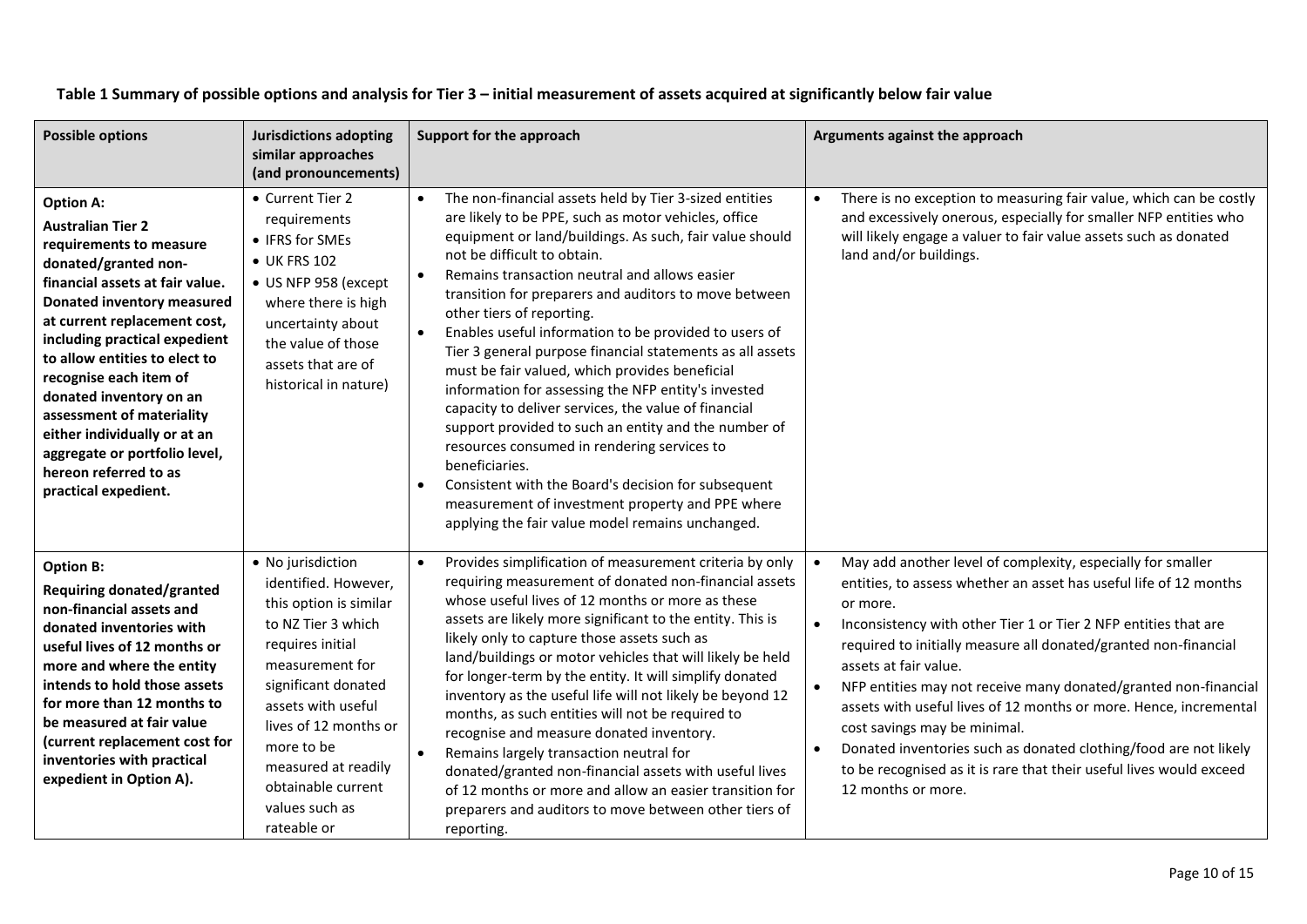| <b>Possible options</b>                                                                                                                                                                                                          | <b>Jurisdictions adopting</b><br>similar approaches<br>(and pronouncements)                                                                         | Support for the approach                                                                                                                                                                                                                                                                                                                                                                                                                                                                                                                                                                                                                                                                                                                                                                          | Arguments against the approach                                                                                                                                                                                                                                                                                                                                                                                                                                                                                                                                                                                                                                                                                                                                                                                                                                                                                                                                                                                                                                                                                                                                                                                                                                                                                                                                                                                                                                                                                                                                                 |
|----------------------------------------------------------------------------------------------------------------------------------------------------------------------------------------------------------------------------------|-----------------------------------------------------------------------------------------------------------------------------------------------------|---------------------------------------------------------------------------------------------------------------------------------------------------------------------------------------------------------------------------------------------------------------------------------------------------------------------------------------------------------------------------------------------------------------------------------------------------------------------------------------------------------------------------------------------------------------------------------------------------------------------------------------------------------------------------------------------------------------------------------------------------------------------------------------------------|--------------------------------------------------------------------------------------------------------------------------------------------------------------------------------------------------------------------------------------------------------------------------------------------------------------------------------------------------------------------------------------------------------------------------------------------------------------------------------------------------------------------------------------------------------------------------------------------------------------------------------------------------------------------------------------------------------------------------------------------------------------------------------------------------------------------------------------------------------------------------------------------------------------------------------------------------------------------------------------------------------------------------------------------------------------------------------------------------------------------------------------------------------------------------------------------------------------------------------------------------------------------------------------------------------------------------------------------------------------------------------------------------------------------------------------------------------------------------------------------------------------------------------------------------------------------------------|
|                                                                                                                                                                                                                                  | government value<br>for land/buildings.                                                                                                             | Consistent with the Board's decision for subsequent<br>$\bullet$<br>measurement of investment property and PPE where<br>applying the fair value model remains unchanged.                                                                                                                                                                                                                                                                                                                                                                                                                                                                                                                                                                                                                          |                                                                                                                                                                                                                                                                                                                                                                                                                                                                                                                                                                                                                                                                                                                                                                                                                                                                                                                                                                                                                                                                                                                                                                                                                                                                                                                                                                                                                                                                                                                                                                                |
| <b>Option C: Requiring</b><br>donated/granted non-<br>financial assets and donated<br>inventories to be measured<br>at cost or fair value (current<br>replacement cost for donated<br>inventory) with appropriate<br>disclosure. | No jurisdiction<br>identified. However,<br>this is similar to<br>measuring right-of-use<br>assets arising under<br>concessionary leases at<br>cost. | Option C provides a choice to allow management to<br>determine a measurement basis that meets the needs<br>of their users. It also allows entities to measure non-<br>financial assets or inventory at cost which is the<br>simplest to apply as an NFP entity would be aware of<br>the amount to acquire those assets (i.e. either at no or<br>nominal consideration).<br>This Option acknowledges that smaller NFP entities<br>$\bullet$<br>may have difficulties applying the principles in AASB 13<br>in determining fair value for donated/granted non-<br>financial assets and inventories.<br>Donated/granted non-financial assets/inventories will<br>likely be a typical transaction for NPF entities; as such,<br>Option C is expected to provide the most significant<br>cost savings. | Requiring donated/granted non-financial assets and inventory to<br>be measured at cost will understate the entity's financial position<br>and previous research indicates that users don't always read<br>disclosure notes.<br>Where the entity chooses the cost option, the non-recognition of<br>$\bullet$<br>donated/granted non-financial assets and inventory may<br>represent a loss of important information to users that may not<br>be fully alleviated through disclosures, especially if users are<br>interested in understanding the financial position and how<br>effectively the NFP entity has used the assets that they have<br>contributed to.<br>Will impact comparability within Tier 3 and against entities in<br>different reporting tiers as this requirement would be unique to<br>Tier 3.<br>A Tier 3 subsidiary may be required to identify the AASB 1058<br>$\bullet$<br>accounting for consolidation, resulting in a 'double cost' of<br>preparation.<br>This may lead to confusion when applying size threshold test for<br>determining an entity's financial reporting obligations. It may not<br>be clear whether an entity determines asset values by reference<br>to AASB 1058 or Tier 3 reporting requirements that do not<br>require the recognition of donated non-financial assets/inventory<br>on the balance sheet. Additional costs may be incurred to amend<br>legislation for clarity.<br>Having different accounting requirements makes it more difficult<br>for auditors and preparers to move between different sized<br>entities. |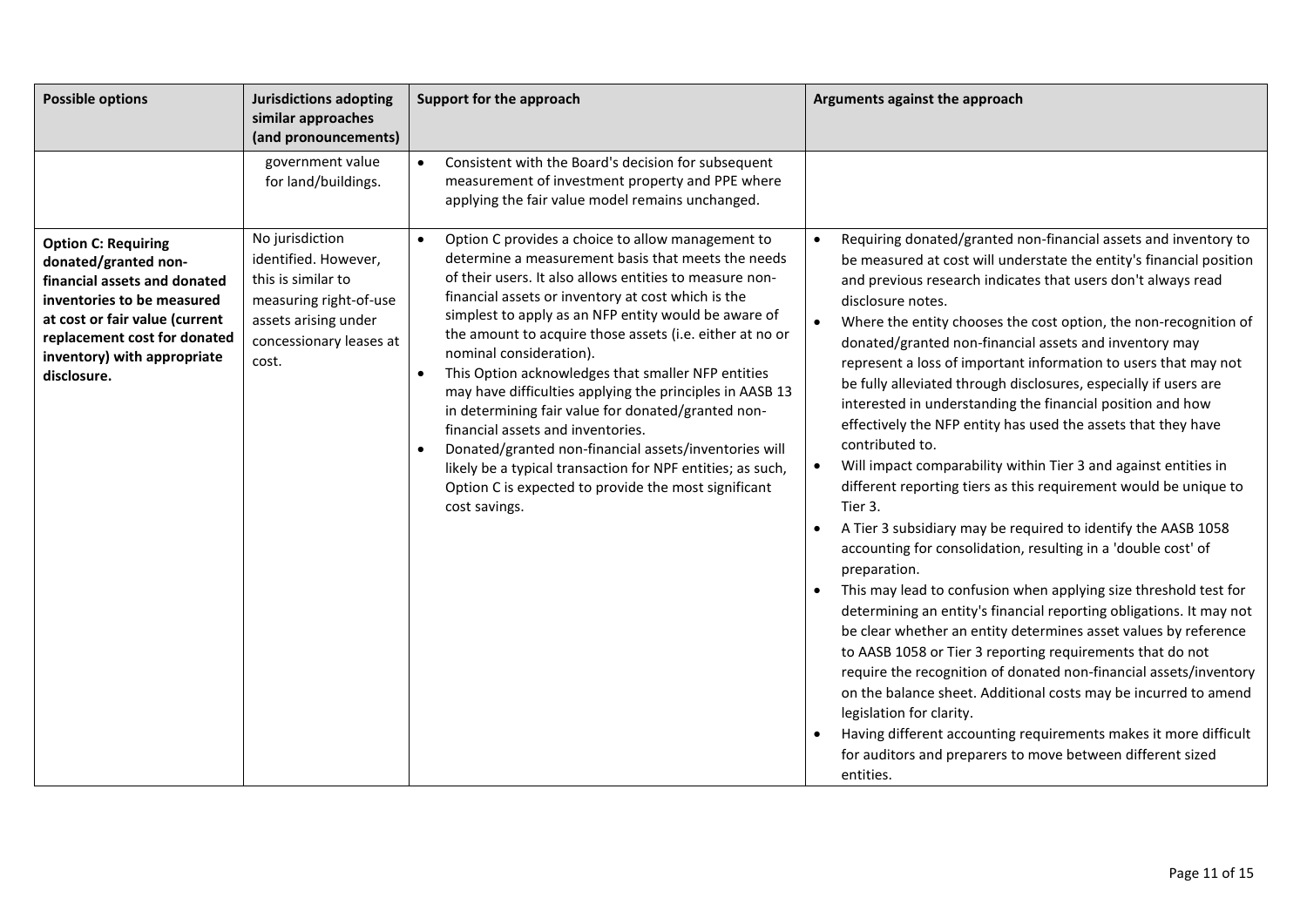### **Evaluation of options against Tier 3 principles**

<span id="page-11-0"></span>28 The options above have been assessed for their alignment against the Tier 3 principles outlined in Appendix A of agenda paper 4.1 to this meeting. Staff consider that Option A would align the least to the Tier 3 principles given there are no simplifications to be introduced while Options B and C allows a different measurement basis that broadly aligns to the principles with staff noting the following considerations in particular:

| <b>Principles</b>                                                                                                                                                                                                                                                                                                                                                                            | <b>Staff assessment</b>                                                                                                                                                                                                                                                                                                                                                                                                                                                                                                                                                                                                                    |
|----------------------------------------------------------------------------------------------------------------------------------------------------------------------------------------------------------------------------------------------------------------------------------------------------------------------------------------------------------------------------------------------|--------------------------------------------------------------------------------------------------------------------------------------------------------------------------------------------------------------------------------------------------------------------------------------------------------------------------------------------------------------------------------------------------------------------------------------------------------------------------------------------------------------------------------------------------------------------------------------------------------------------------------------------|
| The development of Tier 3 reporting<br>requirements is subject to the AASB Not-for-<br>profit Standard-Setting Framework<br>Tier 3 financial statements are general<br>purpose financial statements. As such, Tier 3<br>financial statements provide useful<br>information to users of financial statements.                                                                                 | Options B and C may not provide useful information<br>because the exemptions provided in these options<br>enable entities to not fair value donated/granted non-<br>financial assets or require recognition/measurement<br>of these assets on the statement of financial position<br>other than disclosures. Consequently, the usefulness<br>and relevance of the information provided in the<br>financial statements would suffer.                                                                                                                                                                                                        |
| Consistency with the accounting principles<br>specified in Tier 2: Australian Accounting<br>Standards - Simplified Disclosures is<br>desirable but might not always be warranted<br>since Tier 3 requirements are being<br>developed as a proportionate response<br>Accounting requirements do not impose<br>disproportionate costs to preparers<br>compared to benefits of the information. | Option A is most consistent with the accounting<br>principles specified in Tier 2 requirements. However,<br>requiring all donated/granted non-financial assets to<br>be measured at fair value may impose<br>disproportionate cost to preparers when compared to<br>the benefits of applying fair value in measuring all<br>donated/granted non-financial assets for Tier 3<br>entities.<br>Options B and C allow entities a different<br>measurement basis and some form of exemption from<br>requiring entities to fair value those assets which is<br>warranted since Tier 3 requirements are developed as<br>a proportionate response. |
| Where possible, leverage the information<br>management uses to make decisions about<br>the entity's operations. The ability to<br>leverage the information management uses<br>is made within the context of the NFP<br>conceptual framework, user needs and<br>cost/benefit considerations, and the aim for<br>comparability within Tier 3 reporting<br>requirements                         | Options B and Option C would result in the non-<br>recognition, or recognition at nil value, on the balance<br>sheet of a wider range of donated/granted non-<br>financial assets acquired without a cost to the Tier 3<br>entity because of the exemptions provided to fair<br>value those assets. Accordingly, adopting any of those<br>options would tend to result in the reporting of<br>information consistent with the aims of the entity's<br>management.                                                                                                                                                                          |

### **Table 2: Applying Tier 3 Principles to options identified**

### Staff Recommendation

<span id="page-11-1"></span>29 On balance, staff recommend Option B, that the proposed Tier 3 reporting requirements should require initial measurement of donated or granted non-financial assets acquired at significantly below fair value with useful lives of 12 months or more and where the entity intends to hold those assets for more than 12 months to be measured at fair value. Donated inventory with a useful life of more than 12 months is required to be initially measured at the current replacement cost. The entity may elect to recognise the item based on an assessment of the materiality either of the individual item or of inventories at an aggregated or portfolio level. Staff consider that this is an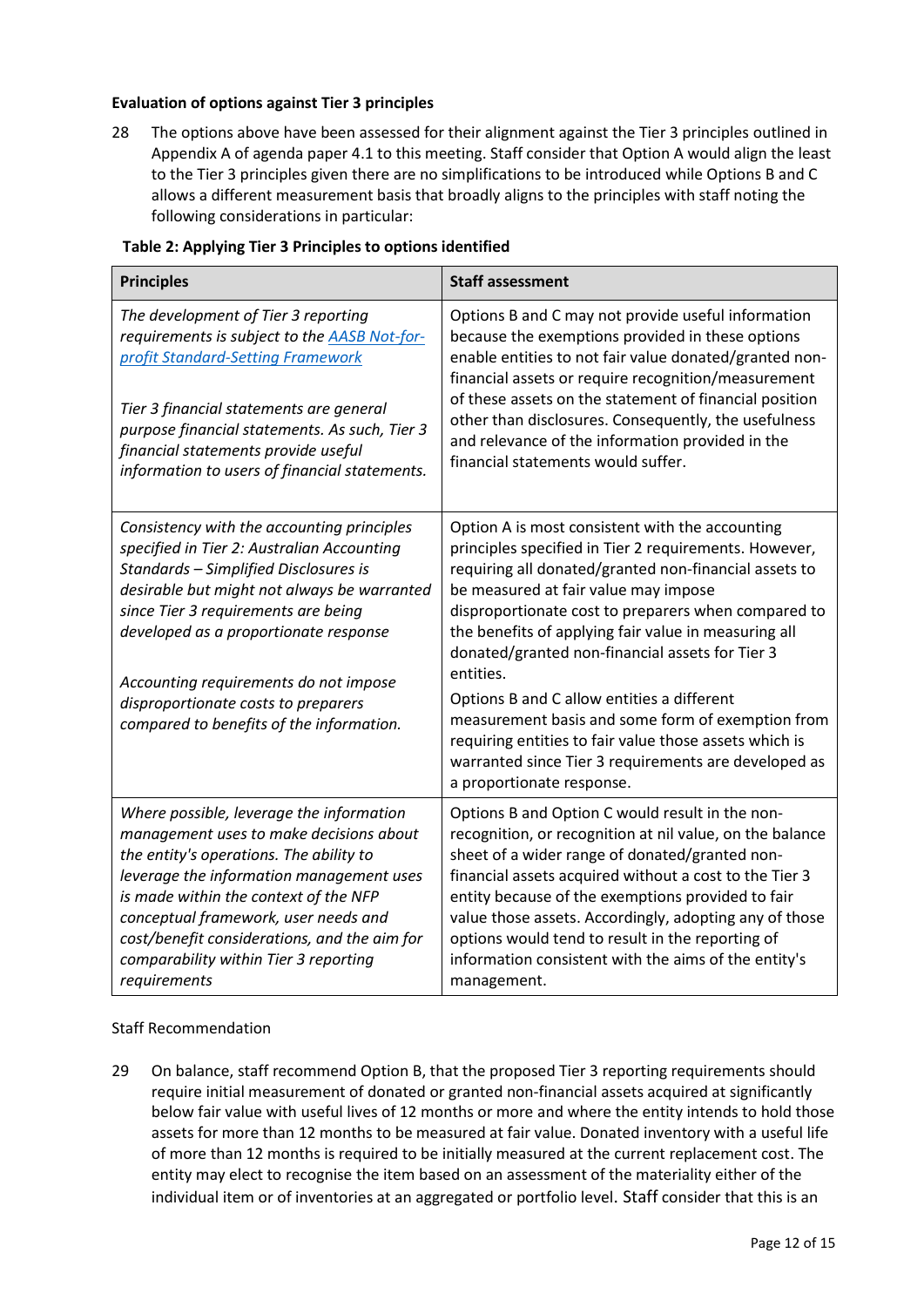appropriate proportionate response in recognition of the smaller size of Tier 3 entities and the fact that their resource constraints would make fair value measurement of all such assets likely to be unduly costly. Staff were persuaded to their view by the following considerations:

- (a) it would respond to feedback from stakeholders that the cost of undertaking fair value measurements for all non-financial assets donated or granted to a Tier 3 entity would be disproportionate to the resulting benefits to users of its financial statements. As such, only requiring initial measurement of donated or granted non-financial assets and inventory with useful lives of more than 12 months to continue to be measured at fair value for nonfinancial assets and current replacement cost for inventory would ensure relevant information is provided to donors of those assets;
- (b) it recognises that NFP entities that intend to sell the donated or granted non-financial assets or inventory within 12 months will be exempt from the requirement to initially measure those assets at fair value;
- (c) this is consistent with the Board's decision at its February 23-24 2022 Board meeting in relation to subsequent measurement of investment property and PPE for entities that elect to revalue their assets, to continue to apply fair value in accordance with AASB 13;
- (d) unlike the subsequent measurement of investment property and PPE, an entity currently has no accounting policy choice to measure an asset acquired at significantly below fair value other than at fair value in accordance with AASB 13. As such, the simplification option will have a broader impact for smaller entities that are expected to benefit from the simplification proposal; and
- (e) while staff recognises that it is highly unlikely that inventories will have an expected useful life of more than 12 months, as such, it will result in the non-recognition of a majority of donated inventories. However, staff consider not requiring the recognition of those inventories will provide incremental cost savings that will outweigh the benefits, especially for smaller NFP entities that are less resourced to adequately apply the current accounting requirements, and having regard to the 'net' financial statement impact from the nonrecognition is unlikely to be substantial.
- <span id="page-12-0"></span>30 While disclosures are subject to discussion at future Board meetings, staff consider that appropriate disclosures of general information about any unrecognised donated or granted assets significant to the NFP entity's operation will be required to be disclosed in the entity's financial statements to compliment the relief for Tier 3 NFP entities from measuring some non-financial assets that were acquired for significantly below fair value on initial recognition.

### **Question to Board members**

- Q1 Do Board members support, for the purpose of the DP, the staff recommendation that Tier 3 accounting requirements for measurement of assets acquired at significantly below fair value on initial recognition should require (under Option B for each):
	- a. for non-financial assets with useful lives of 12 months or more and where the entity intends to hold those assets for 12 months or more, be measured at fair value;
	- b. for inventories with useful lives of 12 months or more, be measured at current replacement cost. An entity may elect to recognise the item based on an assessment of the materiality either of the individual item or of inventories at an aggregate or portfolio level; and
	- c. non-financial assets and inventories with useful lives of 12 months or less are not recognised.

If not, what approach to Board members support?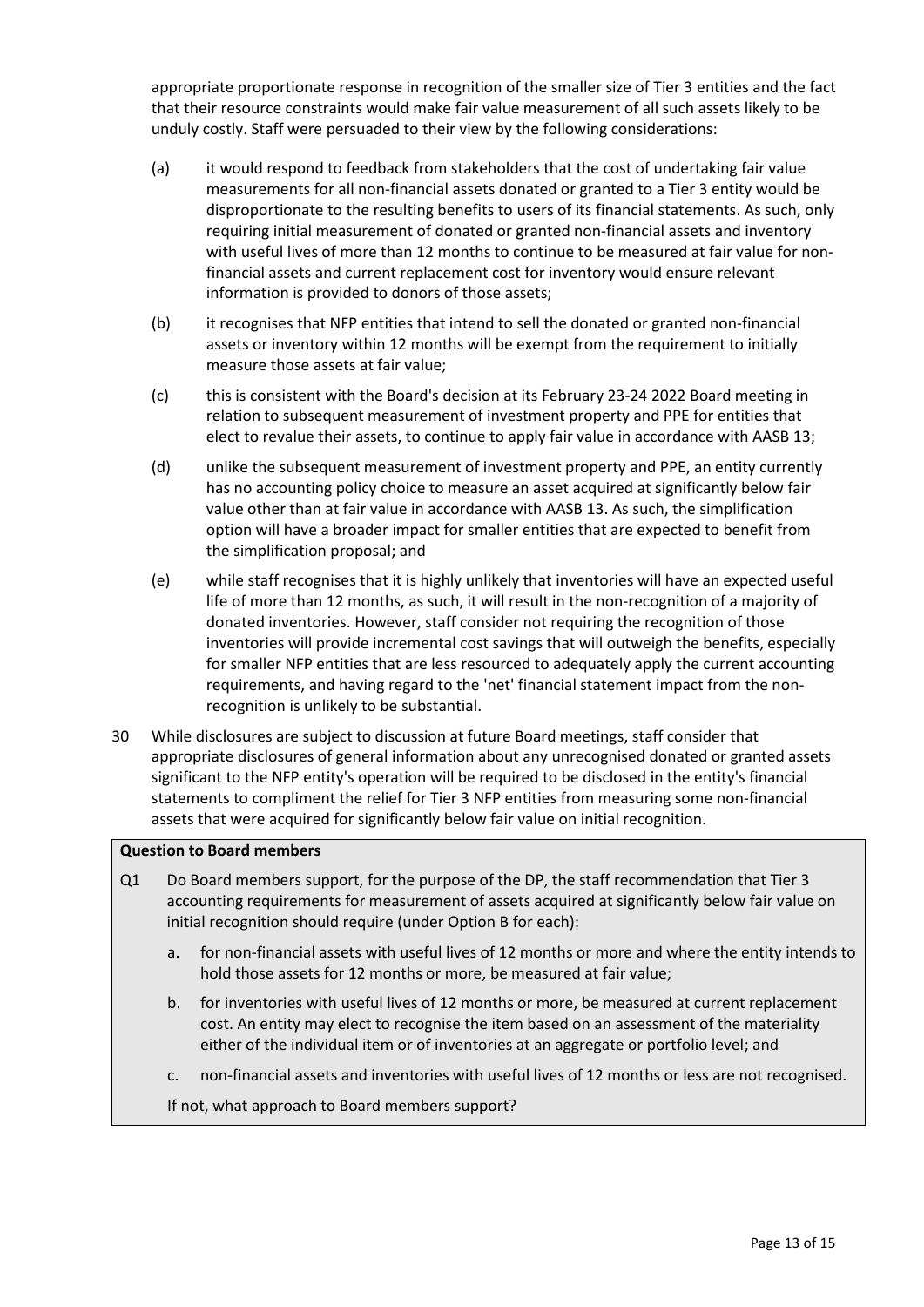# **Staff analysis and recommendation –initial recognition and measurement of volunteer services**

- <span id="page-13-0"></span>31 Regarding volunteer services, staff have identified the following options:
	- (a) applying the Tier 2 requirements, which is to provide a free choice to NFP private sector entities to elect to recognise volunteer services (or a class thereof) at fair value, provided that the fair value of those services can be measured reliably (Tier 2 option);
	- (b) applying the UK Charities SORP or Singapore CAS requirements for volunteer services (other than services of general volunteers) to be recognised if they would otherwise have been purchased and measured at the value of the gift to the entity (UK Charities SORP option); or
	- (c) applying the NZ Tier 3 requirement for public benefit entities, which is not to recognise volunteer services (NZ Tier 3 option).
- 32 Staff did not consider further the UK Charities SORP option as the requirements were more onerous than the current requirements and do not align with the Tier 3 developing principles, as well as challenges in valuation of volunteer services, especially for smaller entities. However, staff have mixed views and as such, did not form a view about introducing the simplification not to recognise volunteer services (i.e. NZ Tier 3 option). The staff who support the simplification not to recognise volunteer services based their views on the following reasons:
	- (a) it simplifies the recognition and measurement criteria by not requiring volunteer services to be recognised. By removing the accounting policy choice to recognise volunteer services, it will also improve consistency of information provided amongst Tier 3-sized entities; and
	- (b) anecdotally and from our staff review of the sample financial statements, it is unlikely Tier 3 NFP entities currently recognise volunteer services.
- 33 The staff who do not support introducing this simplification, as such, retaining the current Tier 2 requirements to provide a free choice for Tier 3 entities to measure volunteer services at fair value where an entity can measure those services reliably, based their views on the following reasons:
	- (a) while the NZ Tier 3 option may provide consistency among Tier 3 entities by not requiring the recognition of volunteer services and is the least costly and simplest approach, it prohibits the recognition of volunteer services where the entity considers providing such information is useful to their users; and
	- (b) it maintains consistency with Tier 1 and Tier 2 reporting requirements.
- <span id="page-13-1"></span>34 Staff note that the current Tier 2 requirements encourage, but do not require, disclosures of volunteer services an NFP entity receives that are not recognised. Staff considered one possible sub-option is to require qualitative disclosures where an NFP entity is significantly reliant on volunteer services. This information is likely already reported by NFP charities to the Australian Charities and Not-for-profits Commission.<sup>9</sup> However, staff did not explore this option further because requiring mandatory disclosures will result in higher reporting requirements than current Tier 1 and Tier 2 accounting requirements, and charities only represent one-third of the NFP private sector entities.

### **Question to Board members**

Q2 Staff have not formed a preferred staff view whether to introduce a simplification option for Tier 3 reporting requirements not to recognise any volunteer services. However, do Board members

<sup>9</sup> NFP charities are required to provide an estimate of the number of volunteers in the annual information statement submitted to the Australian Charities and Not-for-profits Commission.